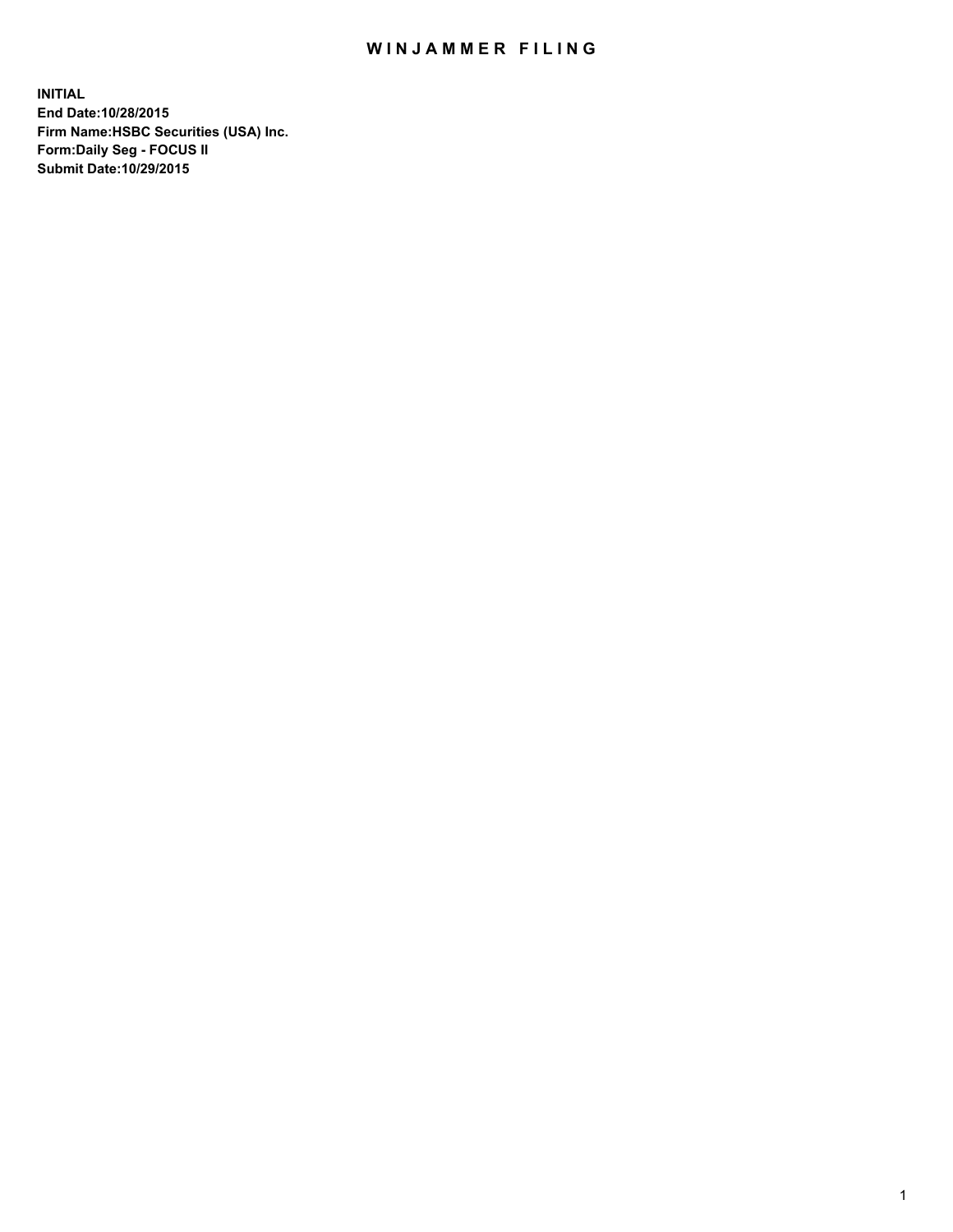## **INITIAL End Date:10/28/2015 Firm Name:HSBC Securities (USA) Inc. Form:Daily Seg - FOCUS II Submit Date:10/29/2015 Daily Segregation - Cover Page**

| Name of Company<br><b>Contact Name</b><br><b>Contact Phone Number</b><br><b>Contact Email Address</b>                                                                                                                                                                                                                         | <b>HSBC Securities (USA) Inc.</b><br>Steven richardson<br>212-525-6445<br>steven.richardson@us.hsbc.com |
|-------------------------------------------------------------------------------------------------------------------------------------------------------------------------------------------------------------------------------------------------------------------------------------------------------------------------------|---------------------------------------------------------------------------------------------------------|
| FCM's Customer Segregated Funds Residual Interest Target (choose one):<br>a. Minimum dollar amount: ; or<br>b. Minimum percentage of customer segregated funds required: % ; or<br>c. Dollar amount range between: and; or<br>d. Percentage range of customer segregated funds required between:% and%.                       | 110,000,000<br><u>0</u><br>0 <sub>0</sub><br>0 <sub>0</sub>                                             |
| FCM's Customer Secured Amount Funds Residual Interest Target (choose one):<br>a. Minimum dollar amount: ; or<br>b. Minimum percentage of customer secured funds required:%; or<br>c. Dollar amount range between: and; or<br>d. Percentage range of customer secured funds required between:% and%.                           | 10,000,000<br><u>0</u><br>0 <sub>0</sub><br>0 <sub>0</sub>                                              |
| FCM's Cleared Swaps Customer Collateral Residual Interest Target (choose one):<br>a. Minimum dollar amount: ; or<br>b. Minimum percentage of cleared swaps customer collateral required:%; or<br>c. Dollar amount range between: and; or<br>d. Percentage range of cleared swaps customer collateral required between:% and%. | 90,000,000<br><u>0</u><br>0 <sub>0</sub><br>0 <sub>0</sub>                                              |

Attach supporting documents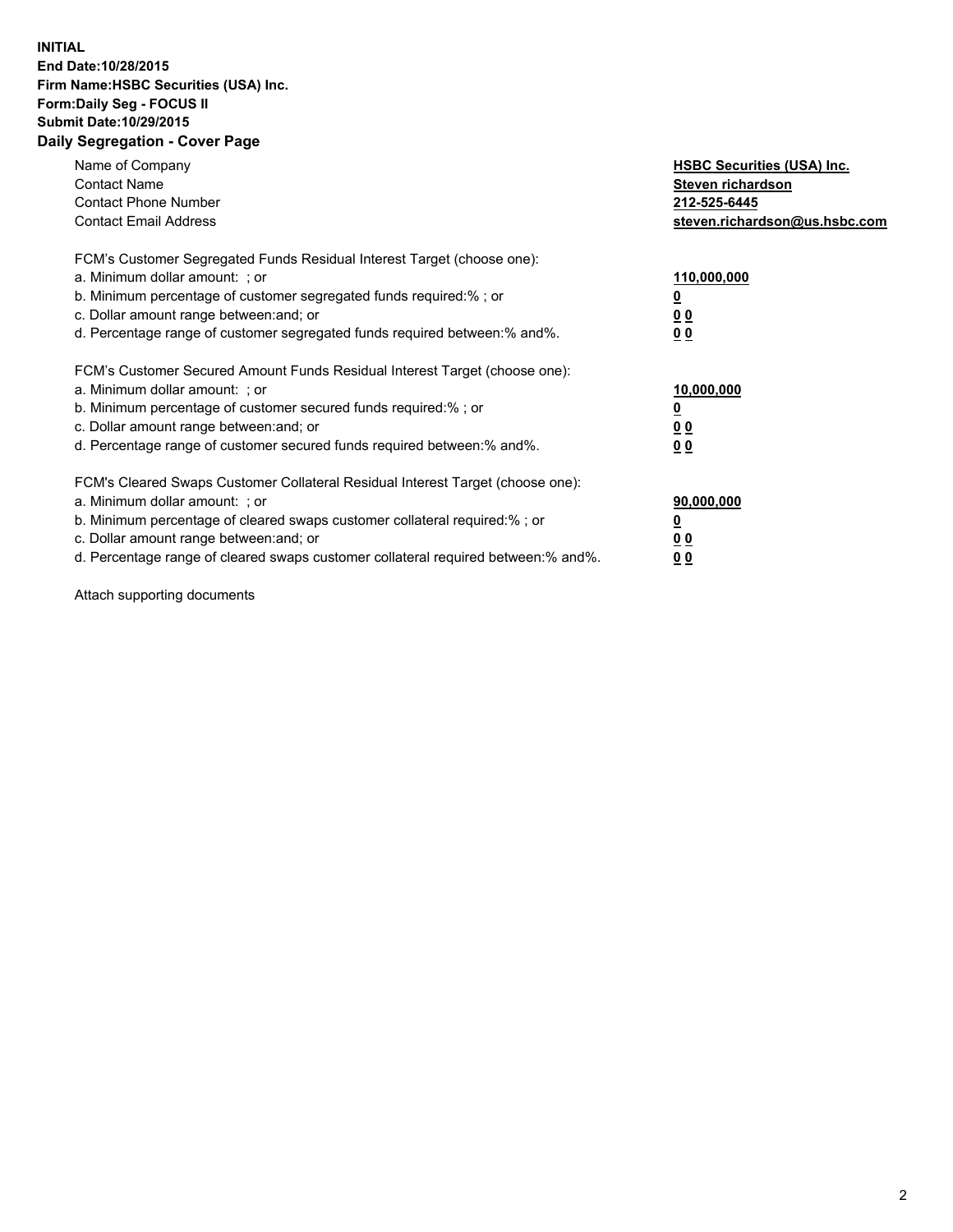**INITIAL End Date:10/28/2015 Firm Name:HSBC Securities (USA) Inc. Form:Daily Seg - FOCUS II Submit Date:10/29/2015**

## **Daily Segregation - Secured Amounts**

|     | Foreign Futures and Foreign Options Secured Amounts                                         |                                                 |
|-----|---------------------------------------------------------------------------------------------|-------------------------------------------------|
|     | Amount required to be set aside pursuant to law, rule or regulation of a foreign            | $0$ [7305]                                      |
|     | government or a rule of a self-regulatory organization authorized thereunder                |                                                 |
| 1.  | Net ledger balance - Foreign Futures and Foreign Option Trading - All Customers             |                                                 |
|     | A. Cash                                                                                     | 88,790,739 [7315]                               |
|     | B. Securities (at market)                                                                   | 103,550,471 [7317]                              |
| 2.  | Net unrealized profit (loss) in open futures contracts traded on a foreign board of trade   | -40,373,123 [7325]                              |
| 3.  | Exchange traded options                                                                     |                                                 |
|     | a. Market value of open option contracts purchased on a foreign board of trade              | $0$ [7335]                                      |
|     | b. Market value of open contracts granted (sold) on a foreign board of trade                | $0$ [7337]                                      |
| 4.  | Net equity (deficit) (add lines 1.2. and 3.)                                                | 151,968,087 [7345]                              |
| 5.  | Account liquidating to a deficit and account with a debit balances - gross amount           | 3,583,366 [7351]                                |
|     | Less: amount offset by customer owned securities                                            | -3,186,412 [7352] 396,954 [7354]                |
| 6.  | Amount required to be set aside as the secured amount - Net Liquidating Equity              | 152,365,041 [7355]                              |
| 7.  | Method (add lines 4 and 5)                                                                  |                                                 |
|     | Greater of amount required to be set aside pursuant to foreign jurisdiction (above) or line | 152,365,040 [7360]                              |
|     | 6.<br>FUNDS DEPOSITED IN SEPARATE REGULATION 30.7 ACCOUNTS                                  |                                                 |
| 1.  | Cash in banks                                                                               |                                                 |
|     | A. Banks located in the United States                                                       |                                                 |
|     | B. Other banks qualified under Regulation 30.7                                              | 28,465,098 [7500]<br>0 [7520] 28,465,098 [7530] |
| 2.  | Securities                                                                                  |                                                 |
|     | A. In safekeeping with banks located in the United States                                   | 54,446,842 [7540]                               |
|     | B. In safekeeping with other banks qualified under Regulation 30.7                          | 0 [7560] 54,446,842 [7570]                      |
| 3.  | Equities with registered futures commission merchants                                       |                                                 |
|     | A. Cash                                                                                     | $0$ [7580]                                      |
|     | <b>B.</b> Securities                                                                        | $0$ [7590]                                      |
|     | C. Unrealized gain (loss) on open futures contracts                                         | $0$ [7600]                                      |
|     | D. Value of long option contracts                                                           | $0$ [7610]                                      |
|     | E. Value of short option contracts                                                          | 0 [7615] 0 [7620]                               |
| 4.  | Amounts held by clearing organizations of foreign boards of trade                           |                                                 |
|     | A. Cash                                                                                     | $0$ [7640]                                      |
|     | <b>B.</b> Securities                                                                        | <u>0</u> [7650]                                 |
|     | C. Amount due to (from) clearing organization - daily variation                             | $0$ [7660]                                      |
|     | D. Value of long option contracts                                                           | $0$ [7670]                                      |
|     | E. Value of short option contracts                                                          | 0 [7675] 0 [7680]                               |
| 5.  | Amounts held by members of foreign boards of trade                                          |                                                 |
|     | A. Cash                                                                                     | 123,147,762 [7700]                              |
|     | <b>B.</b> Securities                                                                        | 49,103,629 [7710]                               |
|     | C. Unrealized gain (loss) on open futures contracts                                         | 40,373,123 [7720]                               |
|     | D. Value of long option contracts                                                           | 0 [7730]                                        |
|     | E. Value of short option contracts                                                          | 0 [7735] 131,878,268 [7740]                     |
| 6.  | Amounts with other depositories designated by a foreign board of trade                      | $0$ [7760]                                      |
| 7.  | Segregated funds on hand                                                                    | $0$ [7765]                                      |
| 8.  | Total funds in separate section 30.7 accounts                                               | 214,790,208 [7770]                              |
| 9.  | Excess (deficiency) Set Aside for Secured Amount (subtract line 7 Secured Statement         | 62,425,168 [7380]                               |
|     | Page 1 from Line 8)                                                                         |                                                 |
| 10. | Management Target Amount for Excess funds in separate section 30.7 accounts                 | 10,000,000 [7780]                               |
| 11. | Excess (deficiency) funds in separate 30.7 accounts over (under) Management Target          | 52,425,168 [7785]                               |
|     |                                                                                             |                                                 |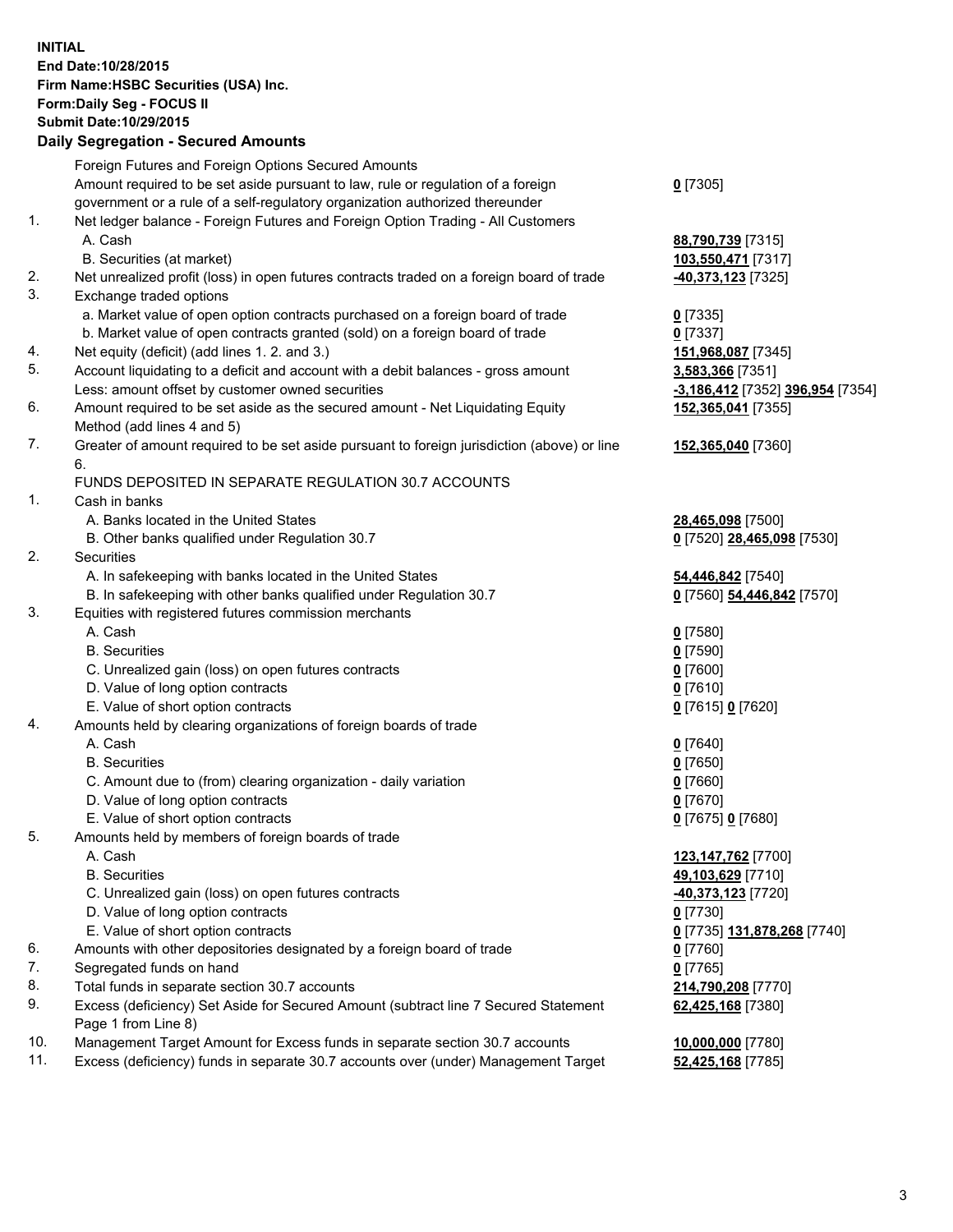|     | <b>INITIAL</b><br>End Date: 10/28/2015<br>Firm Name: HSBC Securities (USA) Inc.                |                              |
|-----|------------------------------------------------------------------------------------------------|------------------------------|
|     | Form: Daily Seg - FOCUS II                                                                     |                              |
|     | <b>Submit Date: 10/29/2015</b>                                                                 |                              |
|     | Daily Segregation - Segregation Statement                                                      |                              |
|     | SEGREGATION REQUIREMENTS(Section 4d(2) of the CEAct)                                           |                              |
| 1.  | Net ledger balance                                                                             |                              |
|     | A. Cash                                                                                        | -117,814,451 [7010]          |
|     | B. Securities (at market)                                                                      | 971,343,203 [7020]           |
| 2.  | Net unrealized profit (loss) in open futures contracts traded on a contract market             | 482,313,565 [7030]           |
| 3.  | Exchange traded options                                                                        |                              |
|     | A. Add market value of open option contracts purchased on a contract market                    | 162,094,748 [7032]           |
|     | B. Deduct market value of open option contracts granted (sold) on a contract market            | $-36,359,310$ [7033]         |
| 4.  | Net equity (deficit) (add lines 1, 2 and 3)                                                    | 1,461,577,755 [7040]         |
| 5.  | Accounts liquidating to a deficit and accounts with                                            |                              |
|     | debit balances - gross amount                                                                  | 21,620,474 [7045]            |
|     | Less: amount offset by customer securities                                                     | -21,620,422 [7047] 52 [7050] |
| 6.  | Amount required to be segregated (add lines 4 and 5)                                           | 1,461,577,807 [7060]         |
|     | FUNDS IN SEGREGATED ACCOUNTS                                                                   |                              |
| 7.  | Deposited in segregated funds bank accounts                                                    |                              |
|     | A. Cash                                                                                        | 152,763,925 [7070]           |
|     | B. Securities representing investments of customers' funds (at market)                         | $0$ [7080]                   |
|     | C. Securities held for particular customers or option customers in lieu of cash (at            | 223,821,954 [7090]           |
|     | market)                                                                                        |                              |
| 8.  | Margins on deposit with derivatives clearing organizations of contract markets                 |                              |
|     | A. Cash                                                                                        | 28,343,305 [7100]            |
|     | B. Securities representing investments of customers' funds (at market)                         | 149,647,500 [7110]           |
|     | C. Securities held for particular customers or option customers in lieu of cash (at<br>market) | 747,521,249 [7120]           |
| 9.  | Net settlement from (to) derivatives clearing organizations of contract markets                | 77,404,355 [7130]            |
| 10. | Exchange traded options                                                                        |                              |
|     | A. Value of open long option contracts                                                         | 162,094,748 [7132]           |
|     | B. Value of open short option contracts                                                        | -36,359,310 [7133]           |
| 11. | Net equities with other FCMs                                                                   |                              |
|     | A. Net liquidating equity                                                                      | 83,079,793 [7140]            |
|     | B. Securities representing investments of customers' funds (at market)                         | $0$ [7160]                   |
|     | C. Securities held for particular customers or option customers in lieu of cash (at<br>market) | $0$ [7170]                   |
| 12. | Segregated funds on hand                                                                       | $0$ [7150]                   |
| 13. | Total amount in segregation (add lines 7 through 12)                                           | 1,588,317,519 [7180]         |
| 14. | Excess (deficiency) funds in segregation (subtract line 6 from line 13)                        | 126,739,712 [7190]           |
| 15. | Management Target Amount for Excess funds in segregation                                       | 110,000,000 [7194]           |
| 16. | Excess (deficiency) funds in segregation over (under) Management Target Amount                 | 16,739,712 [7198]            |

Excess